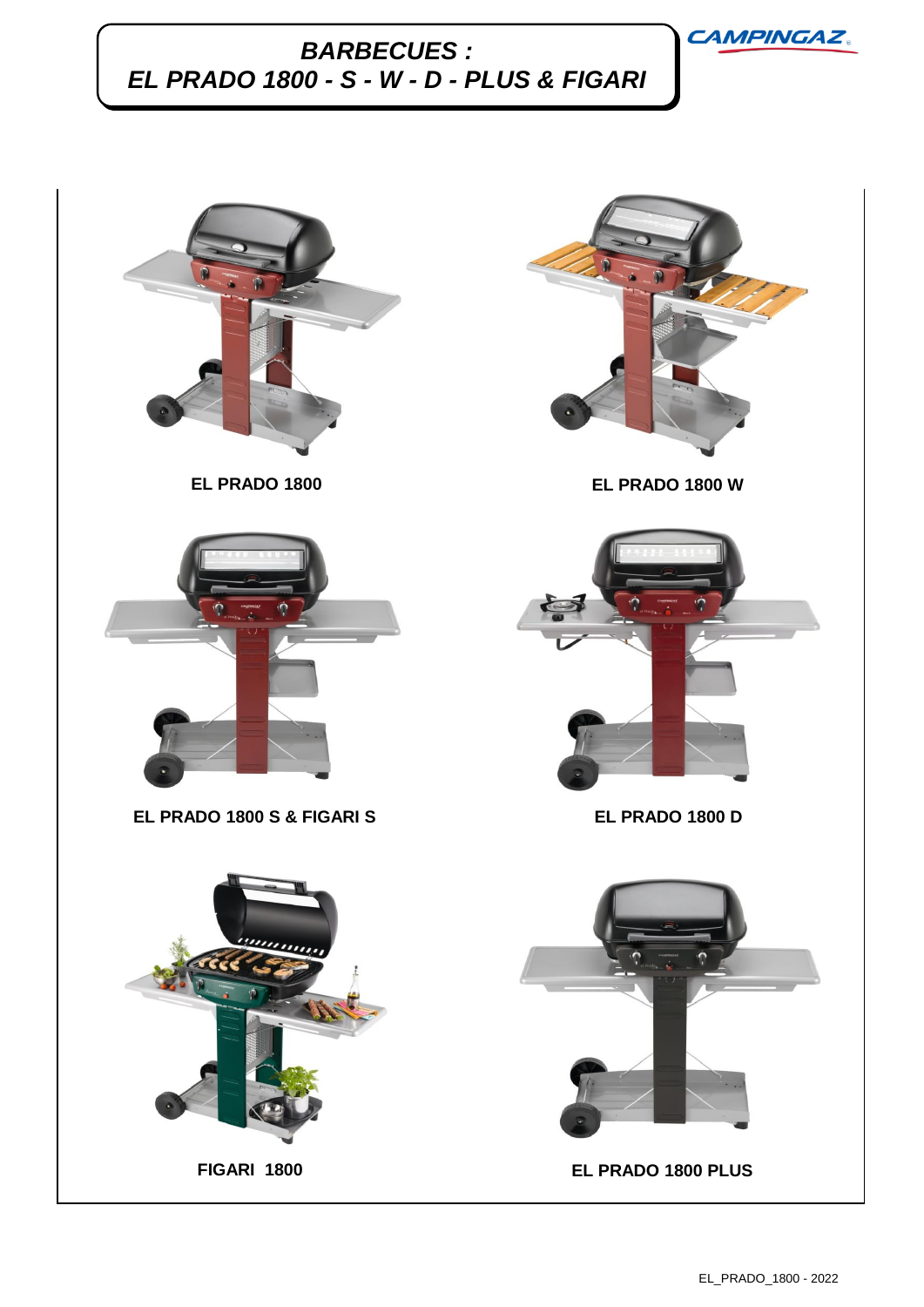**CAMPINGAZ** 

## *BARBECUES : EL PRADO 1800 - S - W - D - PLUS & FIGARI*